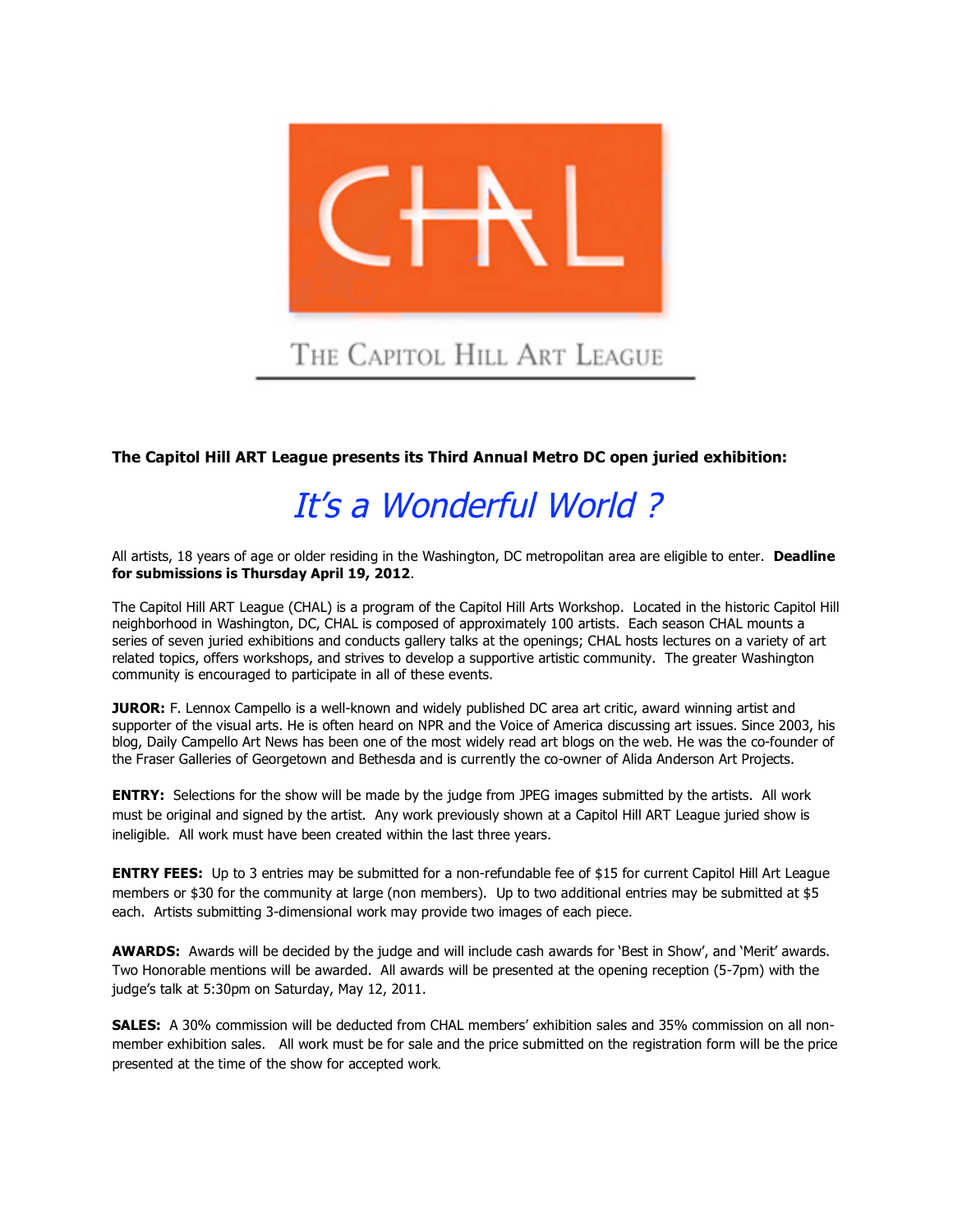**Entry Process:** Entrants may submit only digital images on CD. Digital files for viewing should be JPG format at 300 ppi, saved at high quality level with the longest dimension being 1500 pixels, resulting in an approximate file size of 1.5 - 2MB. Label each file with last name, first initial and number corresponding to the entry number.

Example: JonesM1

For 3D pieces, two images may be submitted, and the digital files should be labeled with last name, first initial and entry number plus letters A or B to distinguish between the two views.

Example: JonesM1A JonesM1B

Identify images on the entry form under the corresponding entry number with the title of the work, medium, price and approximate framed size. (The size of framed work must be limited to a maximum of 48 inches in either direction and up to 30 lbs.)

Mail the CD, completed entry form and entry fee (payable to Capitol Hill Arts Workshop) to: Capitol Hill Art League – **WONDERFUL WORLD**  Capitol Hill Arts Workshop 545 7th Street SE Washington, DC 20003

## **Contact info:** caphillartleague@yahoo.com **Prospectus at:** www.caphillartleague.org

**Accepted Work: Notifications will be emailed to** artists with accepted work on April 30, 2012. Artists will be responsible for the delivery of work to and pick up from the gallery within specified time frames. All work must be ready for display. All two-dimensional work must be properly matted and framed; no clip frames will be accepted. All 2D work must have hanging wires already securely fixed to the back. Three-dimensional work must fit upon a 12"x12" pedestal. The artist is responsible for any insurance on his/her work during the exhibition. (The utmost care is given to all entries, however the Capitol Hill ART League and the Capitol Hill Arts Workshop do not assume any liability for damage or loss before, during or after the exhibition.) Further information will be sent to the artists whose work has

been accepted. Art work must be hand-delivered to the Gallery; no work will be accepted by mail or other delivery services. If the work delivered deviates greatly from the submitted original digital images, the Capitol Hill ART League reserves the right to decline the work. Any pieces delivered that are not exhibition-ready with proper framing, hanging wires, etc or bases for 3D work will not be exhibited.

**Agreement:** Submission of .jpg files to this exhibition constitutes agreement on the part of the artist to all terms and conditions of this prospectus, including the right of the Capitol Hill Arts Workshop and the Capitol Hill ART League to use the .jpg images for publicity purposes.

## **Exhibition Calendar:**

April 19, 2012 - deadline for entries April 30, 2012 - Notification sent to accepted Artists May 4-9, 2012 - Art delivery dates May 12, 2012 - Artists' Reception and Awards Presentation (5:00 - 7:00 pm) June 1, 2012 - Exhibition closes June 2-6, 2012 - Pick up artwork



The Capitol Hill Arts Workshop 545 7<sup>th</sup> Street SE Washington, DC 20003 202.547.6839 www.chaw.org